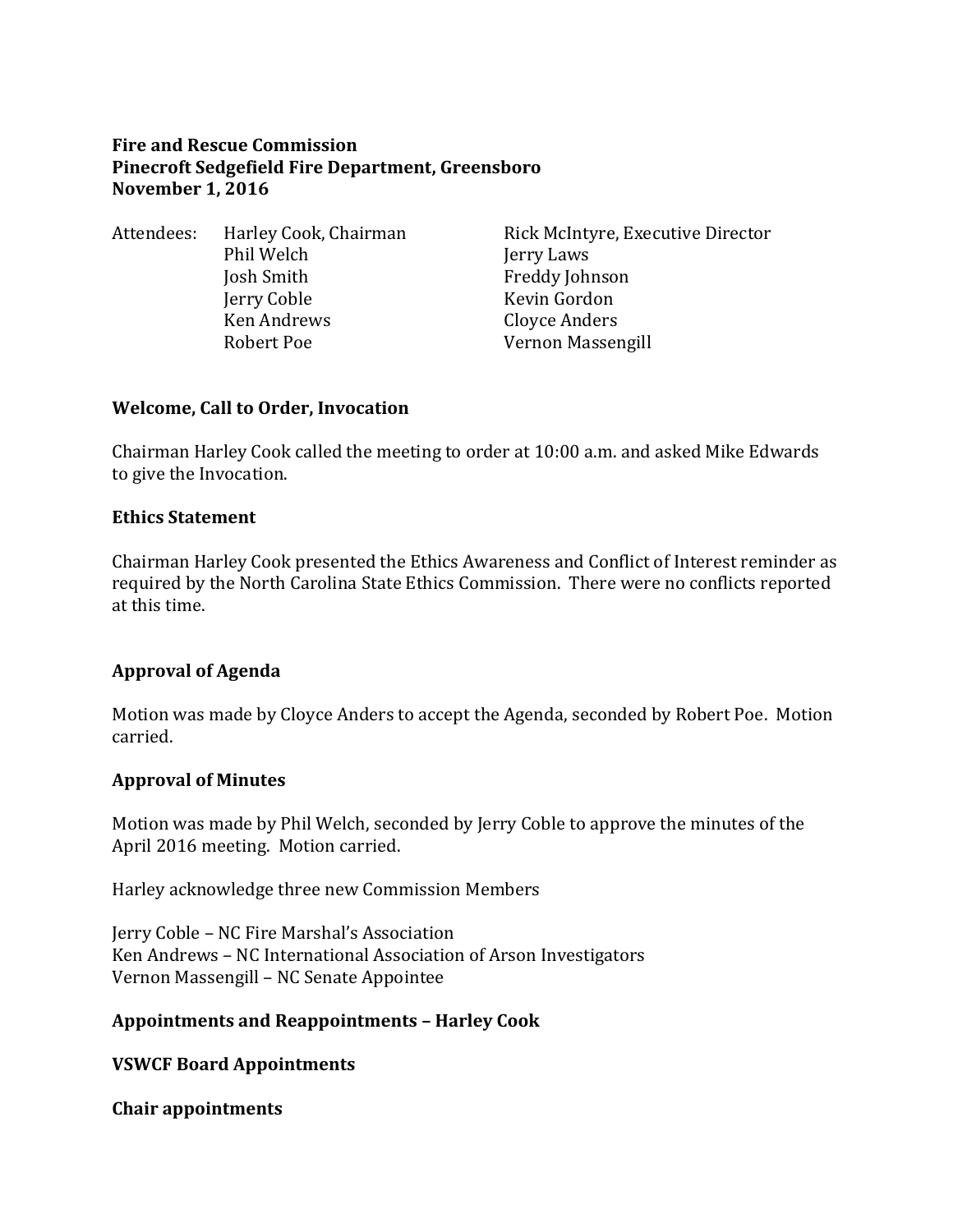Cloyce Anders Jerry Brooks Richard Trexler Robert Poe

#### **NC Assoc. of Rescue and EMS**

Cloyce Anders made a motion to reappoint Gordon Joyner to the VSWCF Board, motion was seconded by Josh Smith. Motion passed.

Robert Poe made a motion to reappoint Jerry Bradshaw to the VSWCF Board, motion was seconded by Cloyce Anders. Motion passed.

### **NC SFA**

Jerry Coble made a motion to reappoint Brian Cox to the VSWCF Board, motion was seconded by Phil Welch. Motion passed.

Freddy Johnson made a motion to reappoint Tim Bradley to the VSWCF Board, motion was seconded by Phil Welch. Motion passed.

#### **Cert Board Appointments**

#### **Reappointments**

Fire and Rescue Commission Chair appointment – Wes Hutchins

Fire and Rescue Vice Chair appointment – Jimmy Hensley

Cloyce Anders made a motion to reappoint Kevin Gordon to the Certification Board, motion was seconded by Robert Poe. Motion passed.

Phil Welch made a motion to reappoint Terry Foxx to the Certification Board, motion was seconded by Kevin Gordon. Motion passed.

Phil Welch made a motion to reappoint Jim Hanline to the Certification Board, motion was seconded by Jerry Coble. Motion passed.

#### **CFI Board Appointments**

Kevin Gordon made a motion to reappoint Freddy Johnson to the CFI Board, motion was seconded by Phil Welch. Motion passed.

#### **Board Reports**

**Certification Board Update** – Kevin Gordon, Chair, Certification Board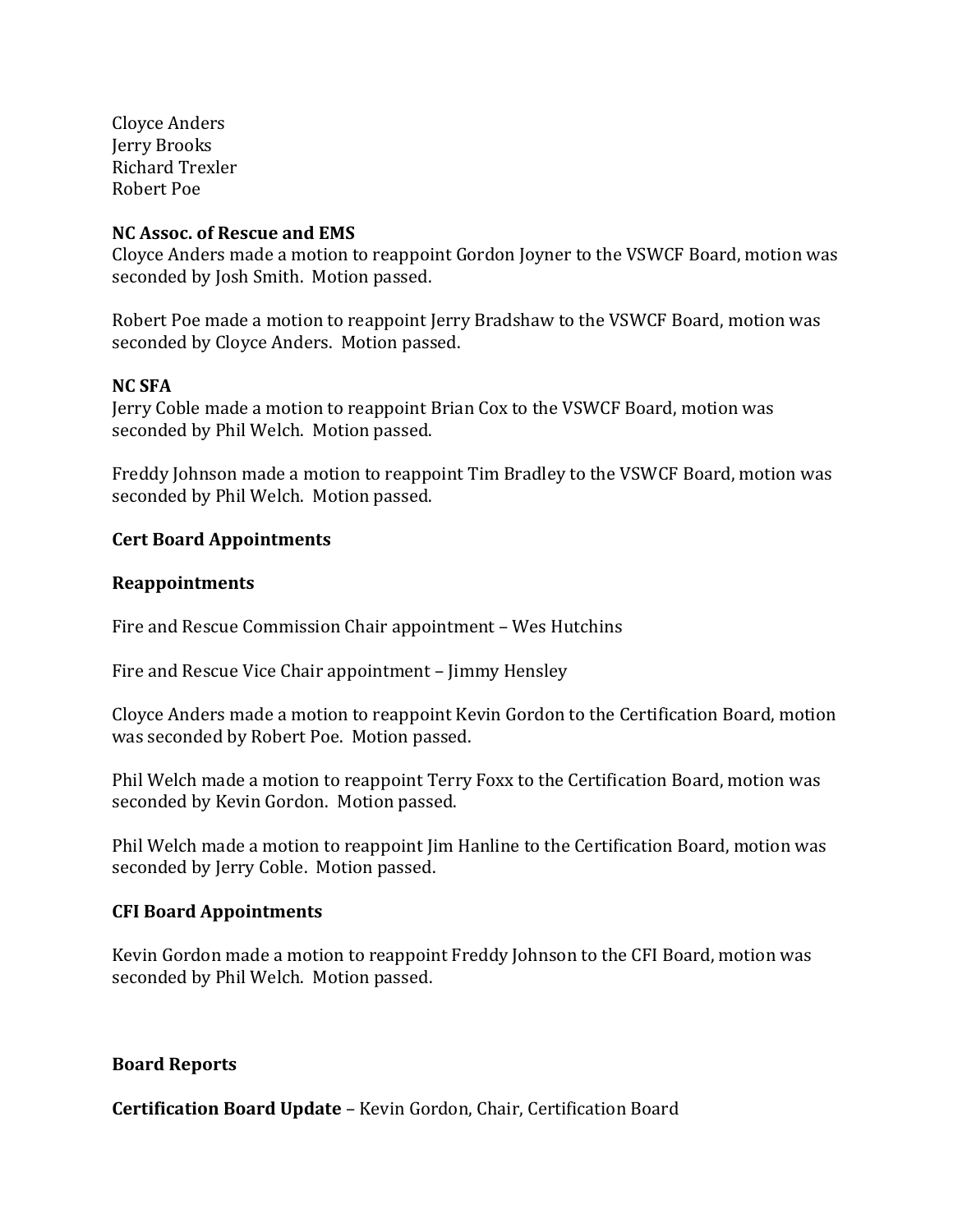The Board suspended one Instructor Certification for five years due to violations to the Policy and Procedures. Staff conducted two instructor investigations. Both instructors resigned. The Fire Officer online program is getting close to being finalized. TR rewrite is complete. FIT is complete and was released in July. RIC has been brought back as a certification and will be updated. Shallotte Fire and Rescue was approved to deliver the FF 1 and 2 certification program. Instructor Qualification requirements have changed. Instructors no longer have to be a Level 2 Instructor for two years before they are eligible for qualification. Firefighter, Technical Rescuer and Fire Life Safety Educator Qualification also had change, they now only require certification for three years in the certification to be eligible for Qualification. Elections for the Chair and Vice Chair will be held at the December 2016 meeting. Cherry Point and Sunny Point have surrendered their Delivery Agency status.

## **VSWCF** – Cloyce Anders

Cloyce presented the proposed premium increase for the Worker's Compensation Fund. (see attachment)

A motion was made to approve the proposed premium increase effective July 1, 2017. The motion was seconded, motion passed.

### **Certified Fire Investigator Board Update – Freddy Johnson**

Chairman, Freddy Johnson noted they hadn't meet for this quarter due to the need to reschedule. They will meet November 16. He explained that the CFI process is still being updated.

#### **New Business**

## **High School Firefighter Program - David Barbour – see attachement**

Chief Bottoms and two students from the Walkertown High Program presented highlights from their school's program.

Chief Bottoms thanked Wes Hutchins and the Walkertown Fire Department for all their help. They couldn't do it without them.

#### **AGENCY REPORTS**

#### **Department of Insurance – Rick McIntyre**

#### **Meg Langston – Injury Prevention**

Prevention Programs and Grants: FLSE Conference Preconference classes begin 2/21 -2/22/2017 Conference begins mid-day on 2/22 and runs through 2/24/2017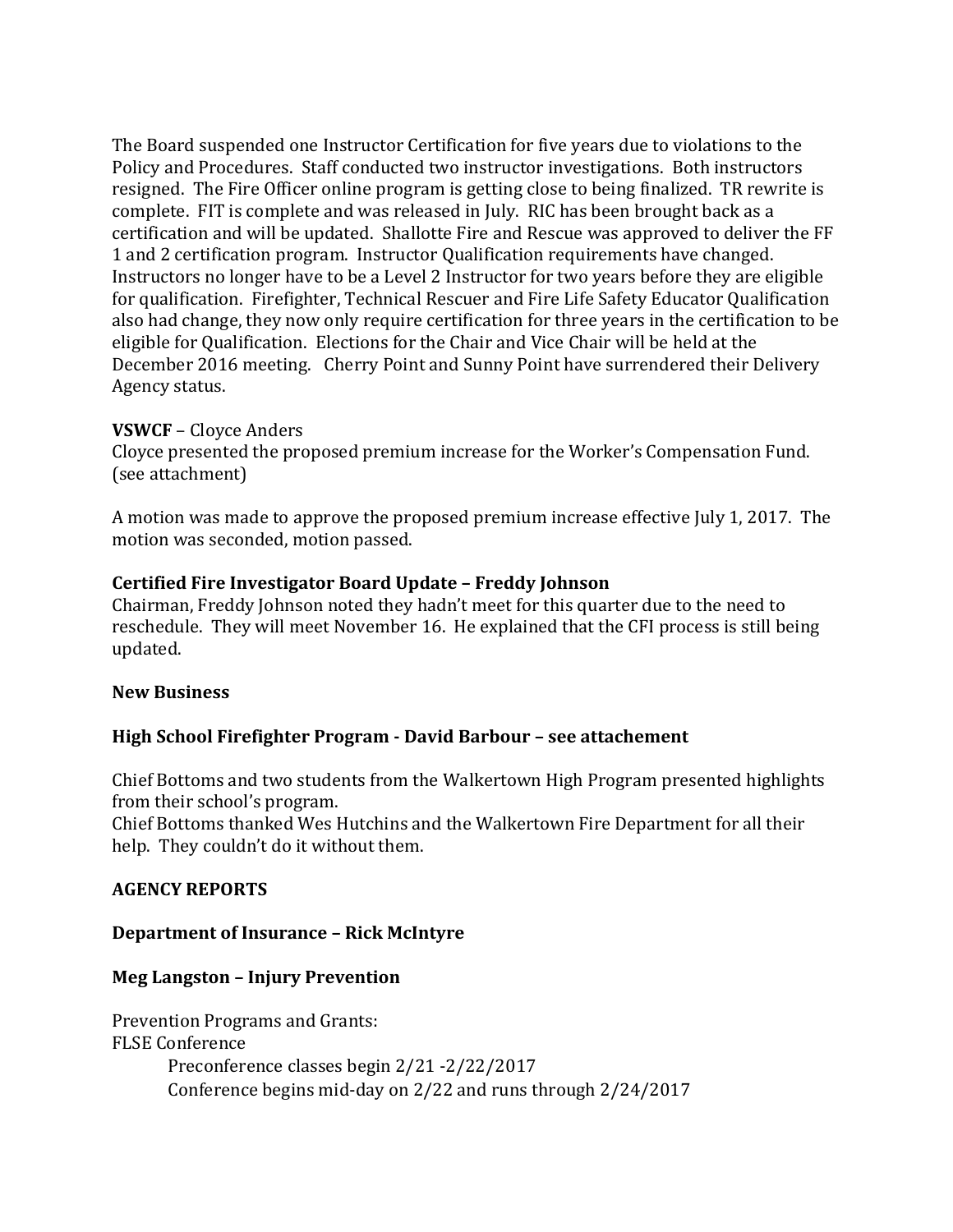Safe Kids Conference

Preconference classes begin 5/22 -5/23/2017 Conference 5/23 and runs through 5/26/2017

We continue to offer Child Passenger Safety Class. Please look for those on [www.buckleupnc.org.](http://www.buckleupnc.org/)

We have two new staff members Danielle Gunter and Claudia Summers

# **Derrick Clouston – Commission, Training and Inspections – See attachment**

## **Derrick Clouston – SERT update**

Activated on 10/6-10/20 in the State EOC

Strike Teams/Task Forces sent to help coordinate 80 pieces of Apparatus that were deployed during the event:

Edgecombe Columbus Robeson Bladen Cumberland Brunswick

RCC East Logistics Overhead for Basecamp 5 OSFM Staff

Working with NCEM and FEMA for Temporary Facilities- Cotton FD, Fair Bluff, Pine Terrace, Princeville

Flood mitigation projects for the flooded departments. NCEM has requested that we work with the departments and local county EM's to assist in helping relocate FD's that have persistently flooded.

## **Rob Roegner – RPD & Logistics**

Fire Officer, Driver Operator and Marine Firefighter are scheduled to be rewritten and released in 2016.

## **NCSFA – Tim Bradley – See Attachment**

# **NCAR&EMS – Terry Foxx**

High Angle Rescue School Unit 2 & 4 at Pilot Mountain State Park will be held November 4- 6, 2016.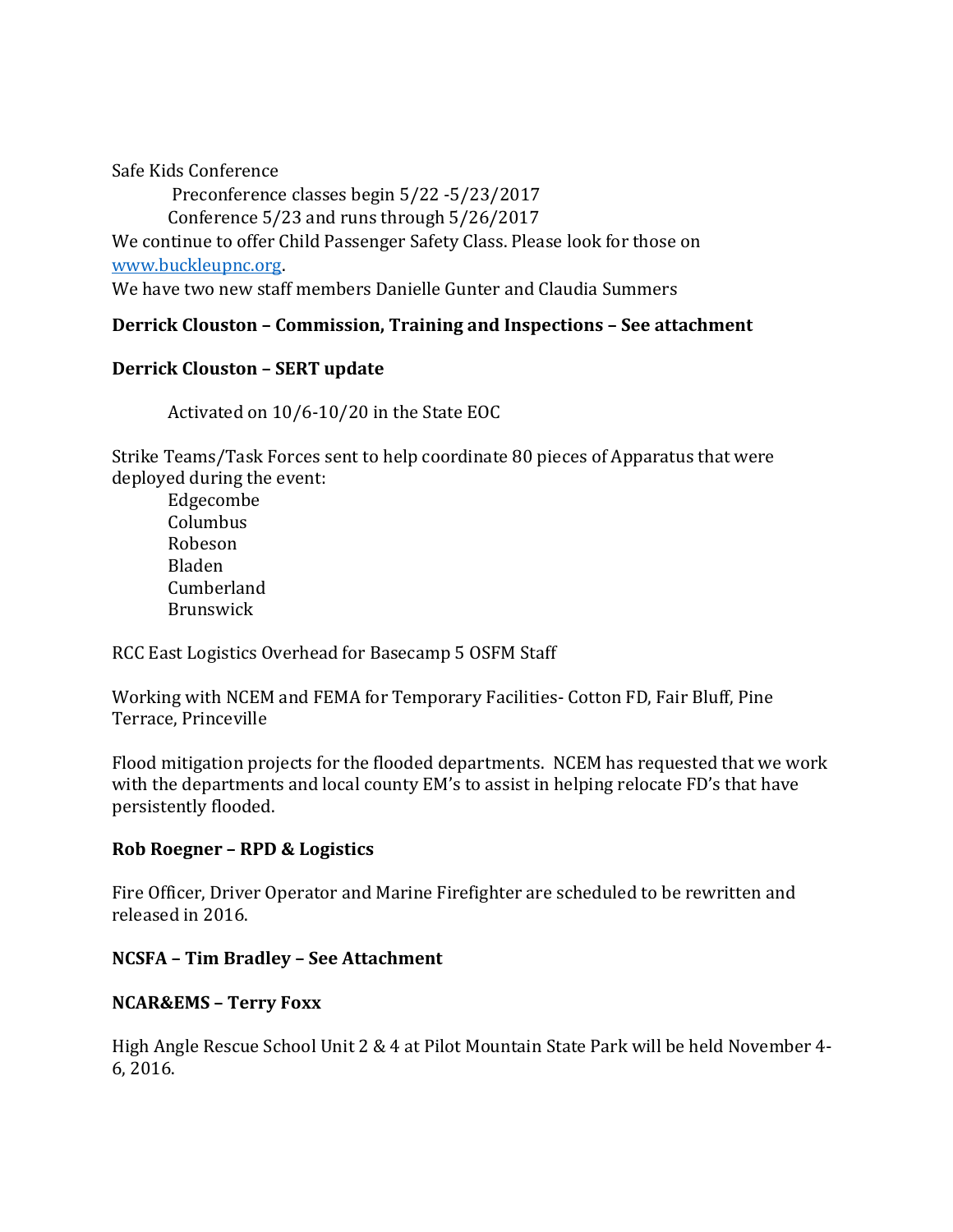We have emailed Chief officers the Monetary Compensation Benefit forms so that they can get them to Rescue & EMS association members who sustained losses/damage of \$1000 or more during the storm. They should be returned completed with requested information. If anyone knows of anyone who may need a form, please contact their Chief and/or the office.

Scholarship Applications for Members and Children of Members will be available on line through our website January 01-March 31.

Convention will be held in Hickory September 7-9, 2017. This year in addition to our rescue and BLS competitions we added a Junior Rescue Competition. This will be continued next year and we will have both EMS and Rescue Education Tracts. Please mark your calendars and information will become available on line.

Reminder for departments to be sure to update their rosters anytime someone is added to their departments so that no one will lose benefits. We are accepting roster certifications now and those need to be completed by January 15.

# **NCAFC – Kevin Gordon**

Executive Development will be in September and October 2017 in Charlotte. 2017 Mid Winter Conference will be February 1 – 5, 2017 LODD pension bill is in the Legislature – allows a beneficiary clause – their beneficiary will get their benefits at the time they would have received the pension (at age 55).

# **NCCCS – Winfield Abee – see attachment**

# **NCFRI**

The NCSFRI is again partnering NCAFC and hosting the Instructors during the 2017 Mid-Winter Conference.

# **PFPNC – Josh Smith**

Conducting research to determine how many NC firefighters die from Cancer. Working on funding sources.

# **NC OEMS – Tom Mitchell**

There are 46 rules changing to meet the National Standards. January 1, 2017 OEMS will no longer print EMS credentials. Individuals will have to go online and print them. EMTS will be allowed to administer CPAP and other meds if they are on their person.

2017 meetings are as follows: January 10, 2017 April 11, 2017 July 11, 2017 October 10, 2017